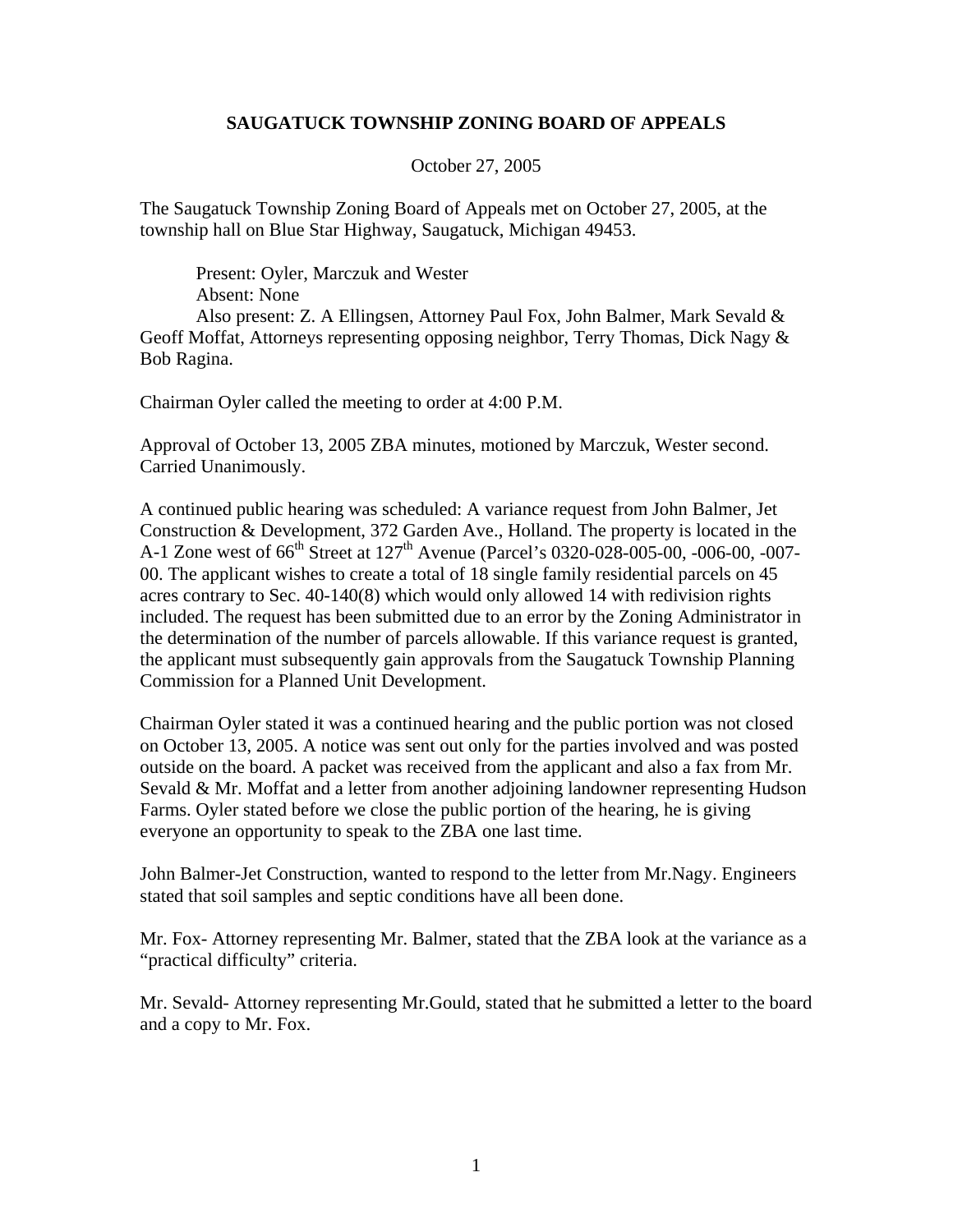Mr. Nagy-2513  $66<sup>th</sup>$  St.- has an adjacent property south of Balmer's parcels, known as Hudson Farms. Mr. Nagy stated he knows that type of soil and his concern is the overload of housing that there would be septic problem.

Oyler stated that today's meeting is one issue and that is if whether or not to grant a variance for 18 parcels.

Marczuk asked Balmer what was the number given to you during this whole process. Balmer stated 18, based on acreage divided by 2.5. Mr. Balmer stated he purchased the 30 acres first than purchased the 16 acres, which is the road. Wester than stated through the reading of the covenant he doesn't believe that the average working family would be able to afford to live on serenity pines subdivision. Mr. Balmer replied that houses would sell between \$350.000 and \$400.000. Wester asked what was 6,7,8 lots for. Balmer replied it was purchased as the 16 acres and would be applied for the PUD application. Wester stated that the 18 building sites on 46 acres one site per 2.56 acres, the site will not be 2.56 acres but the amount you divide will be 2.56 acres.

Motion to close the public portion, motioned by Marzcuk, Wester second. Carried Unanimously.

Chairman Oyler stated this means the board will deliberate to reach a decision. Oyler suggested that the standards being one or the other or both to come to the decision. The 2 standards being the 4 questions in the ordinance and the other standard that Mr. Fox is referring to in this case as a "practical difficulty" or as a non-use variance. Oyler stated for legal reasons they will be reading all seven questions.

Chairman Oyler read the 4 standards according to the ordinance-Sec. 40-76. The ordinance requires that each of these questions apply before granting a variance.

- 1. Exceptional or extraordinary circumstances. Answer No.
- 2. Necessary for preservation of substantial property right. Answer No.
- 3. No detriment to adjoining landowners or impair intent and purposes of ordinance. Answer No.
- 4. Create new zoning standard. Answer No.

Chairman Oyler replied by finding the standards of the ordinance leads them to deny the request for a variance.

Chairman Oyler read the standards from Mr. Fox's proposed standards, submission Oct 21, 2005. National Boatland, Inc v Farmington Hills Zoning Bd of Appeals, 146 Mich App 380, 387; 380 NW2d 472 (1985).

- 1. Prevent use of property for permitted purpose. Answer No.
- 2. Substantial justice to applicant AND adjoining landowners. Answer 2 Yes's and 1 No.
- 3. Will maintain the "spirit" of the ordinance. Answer 1 Yes and 2 No's.

Marzcuk's overthought was that conditions were specific and the first 4 conditions were not. Wester agreed with Marzcuk and that it is zoned agriculture and there is somewhat a